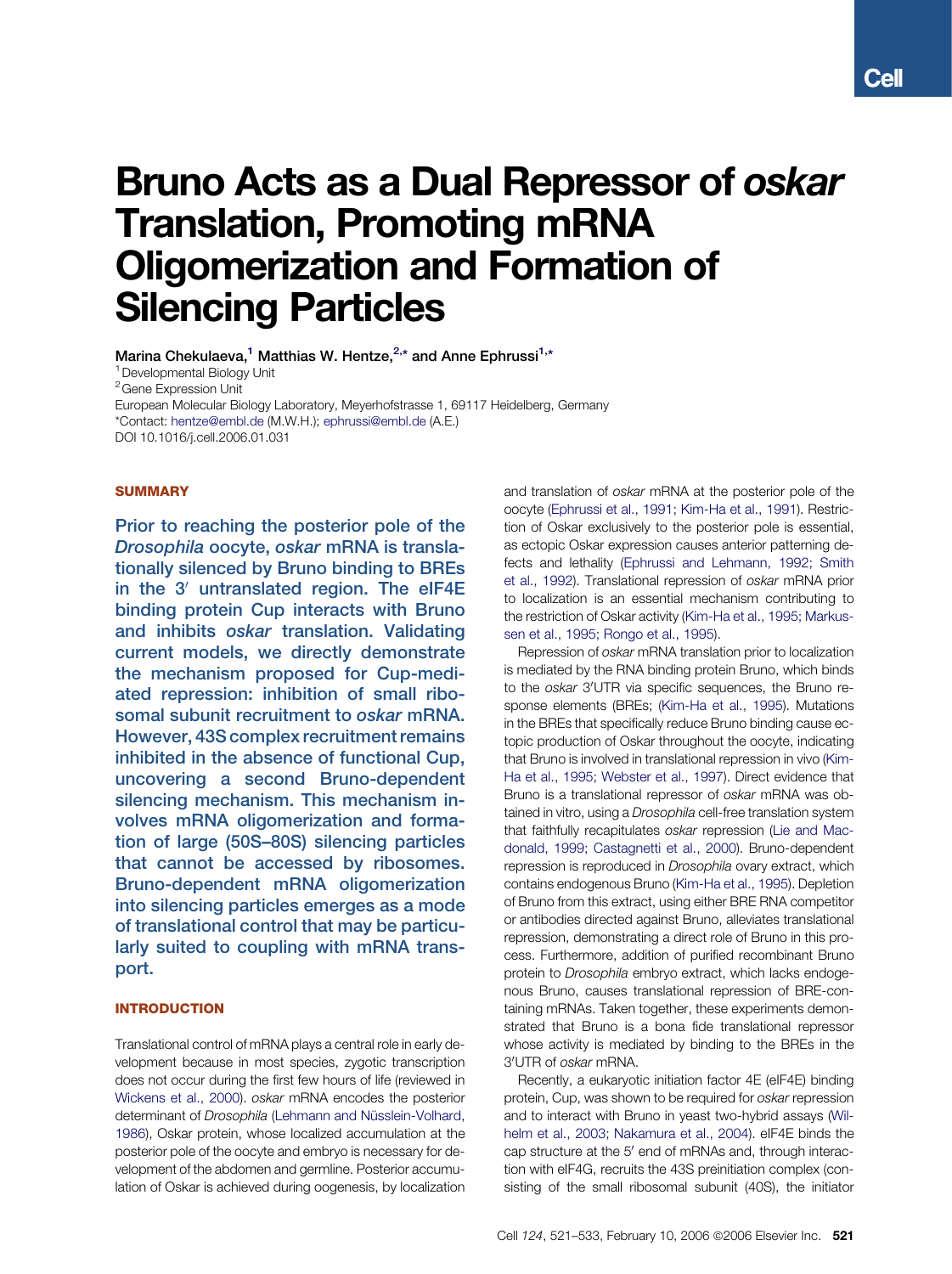<span id="page-1-0"></span>tRNA, GTP, and a group of initiation factors) to the mRNA (reviewed in [Preiss and Hentze, 2003\)](#page-11-0). eIF4E binding proteins (4E-BPs) are translational repressors that block the eIF4EeIF4G interaction and thus inhibit recruitment of the small ribosomal subunit to the mRNA ([Gingras et al., 1999](#page-11-0)). As Cup contains a functional eIF4E binding motif, it was proposed that Cup regulates oskar translation through a mechanism characteristic of 4E-BPs. According to this hypothesis, Cup would be recruited by Bruno to oskar mRNA and disrupt the interaction of eIF4E with eIF4G, thus preventing binding of the 43S complex to the mRNA. Consistent with this, transgenic flies expressing a mutant Cup protein whose eIF4E binding sequence is disrupted display defects in oskar translational regulation: Oskar protein is produced ectopically from unlocalized oskar mRNA [\(Nakamura et al., 2004](#page-11-0)).

In translation, both recruitment of the 43S preinitiation complex and the downstream initiation steps are often regulated. After binding to an mRNA, the 43S complex moves along the 5' untranslated region (5'UTR), in a process termed scanning [\(Kozak, 1978, 2002\)](#page-11-0), until it recognizes the initiation (AUG) codon. The resulting complex is called the 48S initiation complex. Subsequently, the large ribosomal subunit (60S) joins the 48S complex (this process requires GTP hydrolysis), giving rise to an 80S initiation complex competent for elongation.

In this study, we dissect the mechanism of oskar translational control, using cell-free translation systems prepared from Drosophila ovaries and embryos. Validating the current model, we show that Cup-mediated repression is effected by inhibition of small ribosomal subunit recruitment to oskar mRNA. We also uncover that the BREs repress oskar translation through a second mechanism that is independent of Cup-eIF4E interaction. This second mode of BRE function involves Bruno-dependent formation of oskar mRNA oligomers and assembly of ''silencing particles,'' unusually large (50S–80S) RNP complexes that render oskar inaccessible to the translation machinery.

# RESULTS

## BRE-Mediated Repression Is Recapitulated In Vitro

To investigate the mechanism of oskar mRNA regulation, we first used a cell-free translation system prepared from Drosophila ovaries [\(Lie and Macdonald, 1999; Castagnetti](#page-11-0) [et al., 2000\)](#page-11-0). For this analysis, we constructed luc BRE, a reporter mRNA encoding firefly luciferase and, bearing in its 3'UTR, the minimal oskar mRNA sequences required for translational repression, the BREs, which bind Bruno repressor present endogenously in the ovary extract (Figure 1A). A second construct, luc BREmut, identical to luc BRE but containing mutated BREs to which Bruno does not bind efficiently [\(Kim-Ha et al., 1995\)](#page-11-0) was generated as a specificity control. As expected, luc BRE produces considerably less protein than luc BREmut mRNA (Figure 1B). Titration of Bruno from luc BRE by addition of BRE-containing competitor RNA alleviates translational repression: luc BRE is translated more efficiently in the presence of the competitor than in its absence (Figure 1C, red line). This effect is specific, as



## Figure 1. BRE-Mediated Translational Repression

(A) The oskar reporters. luc BRE RNA contains a vector-derived 5'UTR (35 nt), the firefly luciferase coding region (1650 nt), and an oskar-derived 3'UTR consisting of two copies of the BRE AB region (309 nt). luc BREmut is similar to luc BRE but contains mutated BREs.

(B) BRE-mediated repression in the Drosophila ovary cell-free translation system. luc BRE and luc BREmut were translated in Drosophila ovary extract, and the amount of product synthesized was estimated by measuring luciferase activity. An equal amount of mRNA encoding Renilla luciferase was added to each reaction, as an internal control. Firefly luciferase activity was normalized to that of the Renilla luciferase. Values are expressed as a percentage of luciferase produced from luc BREmut. Here and in all other experiments, values represent the average of at least four experiments. The error bars show the standard deviation.

(C) Titration of Bruno by BRE RNA competitor causes translational derepression. Increasing amounts of competitor BRE-containing RNA or nonspecific RNA were added to the ovary cell-free translation extract primed with luc BRE or luc BREmut mRNA. Reactions were analyzed as in (B). The output was expressed as a percentage of the most productive luc BRE translation reaction (e.g., in the presence of the optimal amount of competitor BRE-containing RNA). Evaluation of the relative stability of the mRNAs demonstrated that the difference in the amount of protein produced from luc BRE in the presence and in the absence of BRE RNA is not due to decreased stability of the repressed RNA (data not shown).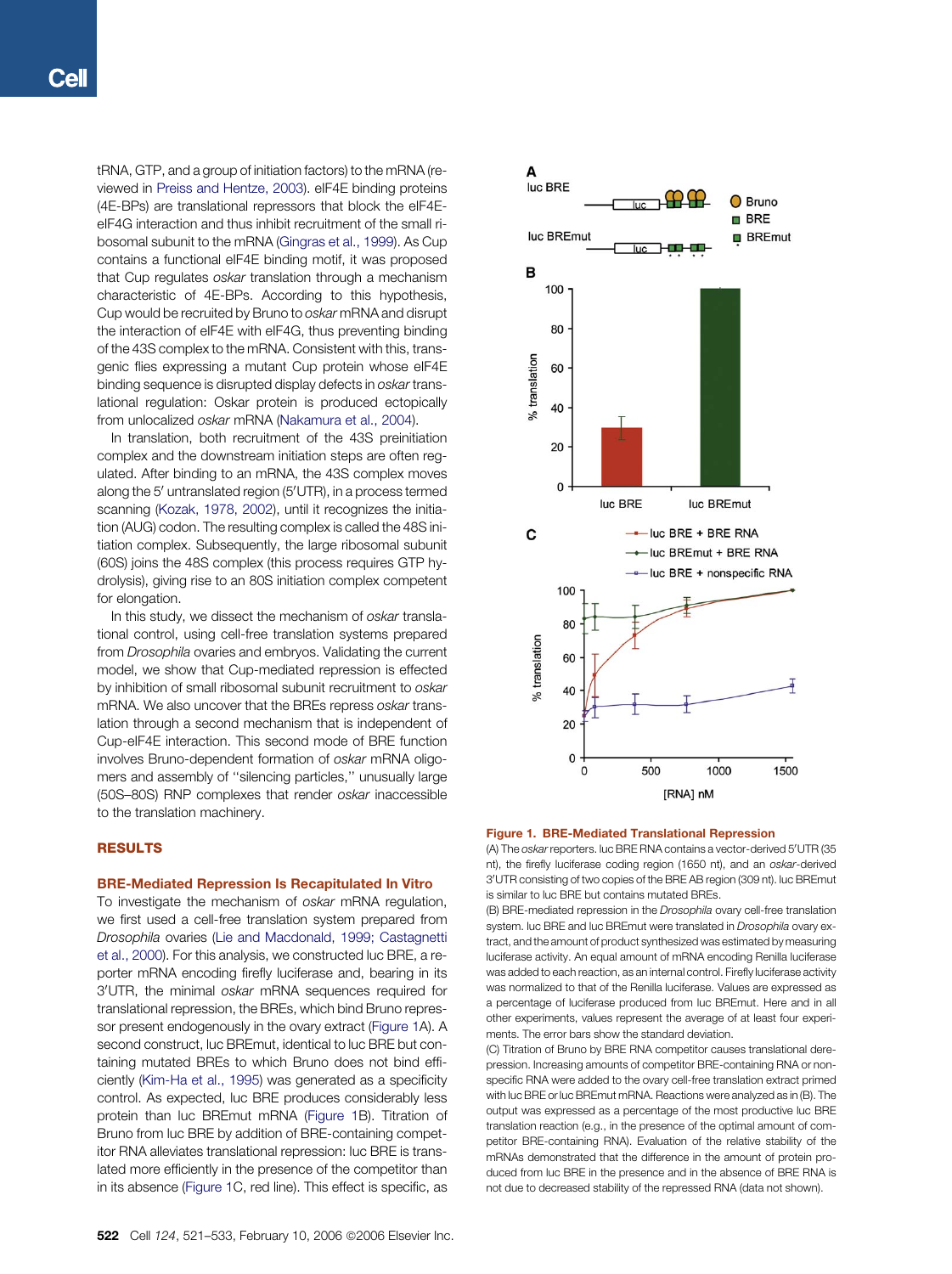addition of nonspecific RNA does not increase luc BRE translation (blue line) and competitor BRE RNA does not significantly affect translation from the mutated reporter (green line). Thus, the oskar reporter recapitulates BRE-mediated translational repression in ovary extract.

# BREs Inhibit mRNA Association with the Small Ribosomal Subunit

To understand the mechanism underlying Bruno-dependent oskar mRNA control, we analyzed the translation complexes assembled on the oskar reporter by sucrose density gradient centrifugation. To optimize resolution, we created a shorter version of the reporter, replacing the luciferase coding region with a short open reading frame containing the FLAG-tag coding sequence (FLAG BRE). To ascertain that this reporter also recapitulates Bruno-dependent control, we translated FLAG BRE mRNA in ovary extract in the presence of 35S-methionine, with or without added BRE RNA competitor. The FLAG product was immmunoprecipitated and quantified [\(Figure S1](#page-11-0) in the [Supplemental Data](#page-11-0) available with this article online). As with the luc BRE reporter, translation of FLAG BRE increases upon titration of Bruno by the BRE competitor.

To analyze the initiation complexes formed on FLAG BRE mRNA in the ovary extract, we performed translation in the presence of drugs blocking protein synthesis at defined stages. [Figure 2](#page-3-0)A shows the profiles of repressed  $(+ H<sub>2</sub>O;$ + nonspecific RNA) and derepressed (+ BRE RNA) mRNAs in the presence of the cap analog m<sup>7</sup>GpppG, which sequesters eIF4E and thus blocks cap-dependent 43S recruitment. Under such conditions, the mRNA cannot initiate translation and remains as a nonribosomal RNP particle. As revealed by this experiment, RNP particles formed on the repressed mRNA sediment in fractions 5–14 (blue and green lines) and, thus, are significantly heavier than RNPs assembled on derepressed mRNA (red line, fractions 17–19). The same light RNP peak is formed by the FLAG BREmut, which does not bind Bruno repressor efficiently [\(Kim-Ha et al.,](#page-11-0) [1995](#page-11-0); [Figure 2D](#page-3-0), fractions 17–19).

To investigate the mechanism further and to determine whether Bruno affects association of FLAG BRE mRNA with the small ribosomal subunit, i.e., 48S complex assembly, we performed the analysis in the presence of GMP-PNP, an unhydrolyzable analog of GTP. GMP-PNP allows initiation to proceed to 48S complex formation and blocks translation at this stage, as GTP hydrolysis is required for subsequent joining of the 60S subunit ([Trachsel et al.,](#page-12-0) [1977; Lee et al., 2002](#page-12-0)). In the presence of GMP-PNP, the derepressed reporter forms a 48S peak [\(Figure 2B](#page-3-0), red line, fractions 13–14), in addition to an RNP peak (fractions 17–19). In contrast, the repressed mRNA (blue and green lines) fails to form a 48S peak and remains exclusively in RNP particles (fractions 5–14); its profile is identical to that in the presence of cap analog [\(Figure 2](#page-3-0)A). Therefore, we conclude that, in the case of repressed FLAG BRE, 48S complex assembly is inhibited.

The analogous experiment performed in the presence of cycloheximide, a drug that allows translation to proceed to 80S complex assembly and blocks elongation, provides additional evidence for inhibition at the initiation stage [\(Fig](#page-3-0)[ure 2C](#page-3-0)). In the presence of cycloheximide, the derepressed FLAG BRE (red line) completes initiation and forms a 80S peak (fractions 8–9), in contrast, the repressed reporter (blue and green lines) fails to form a 80S peak and remains exclusively in RNP particles (fractions 5–14): its profile is identical to that in the presence of cap analog and GMP-PNP. Thus the BREs mediate inhibition of 48S complex assembly by provoking formation of unusually heavy mRNPs (50S–80S), which we refer to as ''silencing particles.''

To directly assess the role of Bruno in oskar mRNA regulation, we repeated this analysis in Drosophila embryo extract ([Gebauer et al., 1999](#page-11-0)), which lacks Bruno repressor ([Webster et al., 1997; Castagnetti et al., 2000](#page-12-0)). Bruno protein supplemented to the embryo extract causes formation of heavy RNPs and represses 48S complex assembly, revealing the pivotal role of Bruno in the mechanism of BRE-mediated repression (see [Supplemental Data](#page-11-0) and [Figure S2\)](#page-11-0).

# BREs Mediate Translational Repression via Two Distinct Mechanisms that Differ in Their Requirement for the Cup-eIF4E Interaction

According to the model proposed by [Nakamura et al. \(2004\),](#page-11-0) oskar mRNA translation is repressed at 43S recruitment, via a trimeric Bruno-Cup-eIF4E interaction. Our data are consistent with this model, and we decided to test it directly by performing in vitro translation in ovary extract prepared from cup mutant flies.  $cup^{4212}$  produces a truncated Cup, in which the eIF4E binding motif is disrupted and the Cup-eIF4E interaction abolished [\(Nakamura et al., 2004\)](#page-11-0). Hence, Brunomediated repression should not occur in  $\alpha \rho^{4212}$  extact.

Surprisingly, when translated in  $cup^{4212}$  extract, luc BRE is derepressed upon addition of BRE competitor RNA [\(Fig](#page-4-0)[ure 3A](#page-4-0), solid red line). This effect is specific, as nonspecific RNA does not alleviate repression of luc BRE (blue line), and translation of luc BREmut is essentially unaffected by addition of BRE competitor (green line). Thus, the BREs mediate translational repression even in the absence of CupeIF4E interaction. However, repression is not as strong in  $cup^{4212}$  extract as in wild-type extract. Indeed, in  $cup^{4212}$ extract, translation of luc BRE increases only about 2-fold upon addition of the competitor BRE RNA [\(Figure 3](#page-4-0)A, solid red line), whereas in wild-type extract, translation of luc BRE is stimulated around 4-fold in the presence of BRE competitor (dashed red line). We therefore conclude that the BREs effect repression through at least two distinct mechanisms—one Cup-eIF4E-dependent and one CupeIF4E-independent.

## 48S Complex Formation Is Inhibited even in the Absence of the Cup-eIF4E Interaction

To investigate the Cup-eIF4E independent mechanism of translational repression, we analyzed the initiation complexes formed on FLAG BRE mRNA in  $cup^{4272}$  extract with or without BRE competitor. Sucrose density gradient analysis analogous to that previously described for the wild-type extract revealed that in  $cup^{1272}$  extract, repressed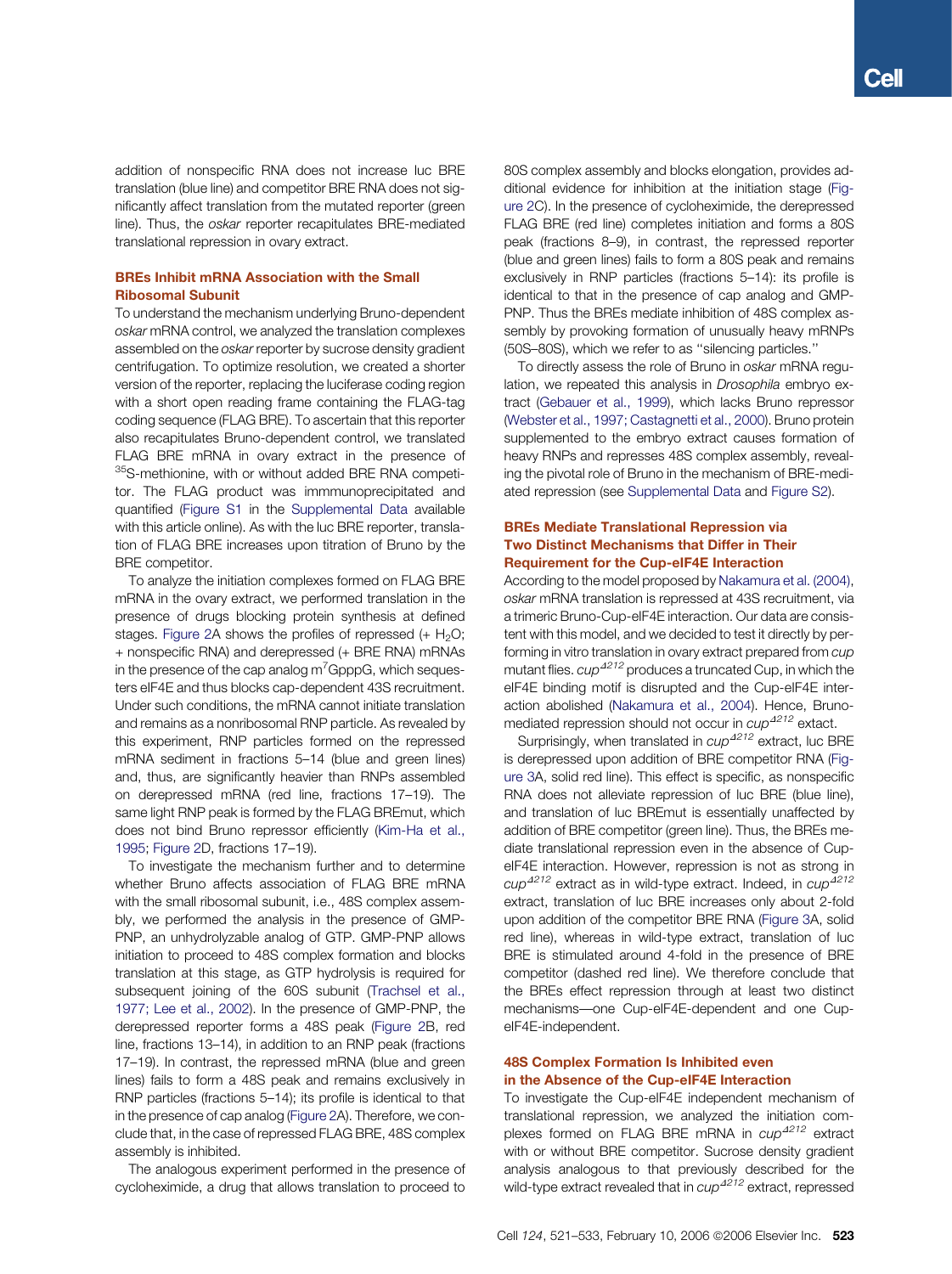<span id="page-3-0"></span>

#### Figure 2. BREs Repress 48S Initiation Complex Formation

(A) BREs mediate involvement of repressed mRNA into unusually heavy RNP complexes. Radioactively labeled FLAG BRE (A–C) or FLAG BREmut (D) mRNA was incubated in the Drosophila ovary cell-free translation system in the presence of cap analog m<sup>7</sup>GpppG and either competitor BRE RNA (red line), nonspecific RNA (blue line), or H<sub>2</sub>O (green line). After incubation, the translation mixture was loaded on a 15%-35% sucrose density gradient, centrifuged, and fractions collected. The radioactivity in each fraction was measured and is represented as a percentage of total recovered counts plotted against the fraction number. The absorbance of each fraction at 260 nm was also measured to reveal the position of monoribosome peak (black dashed line). (B) BREs repress 48S complex formation. The assay was performed as in (A) but with addition of GMP-PNP.

(C) BREs repress translation at initiation. The assay was performed as in (A) but with addition of cycloheximide.

(D) FLAG BREmut mRNA is not involved in silencing particles. Assay performed as in (A) but with FLAG BREmut mRNA.

FLAG BRE is detected in heavy RNPs ([Figure 3B](#page-4-0),  $+m<sup>7</sup>$ GpppG, blue and green lines), as it is in the wild-type extract (Figure 2A). The repressed reporter ([Figures 3C](#page-4-0) and 3D, blue and green lines) is less efficient than the derepressed FLAG BRE (red line) in both 48S [\(Figure 3](#page-4-0)C, + GMP-PNP) and 80S complex assembly ([Figure 3](#page-4-0)D, + cycloheximide). Thus, stable association of oskar mRNA with the small ribosomal subunit is inhibited independently of the Cup-eIF4E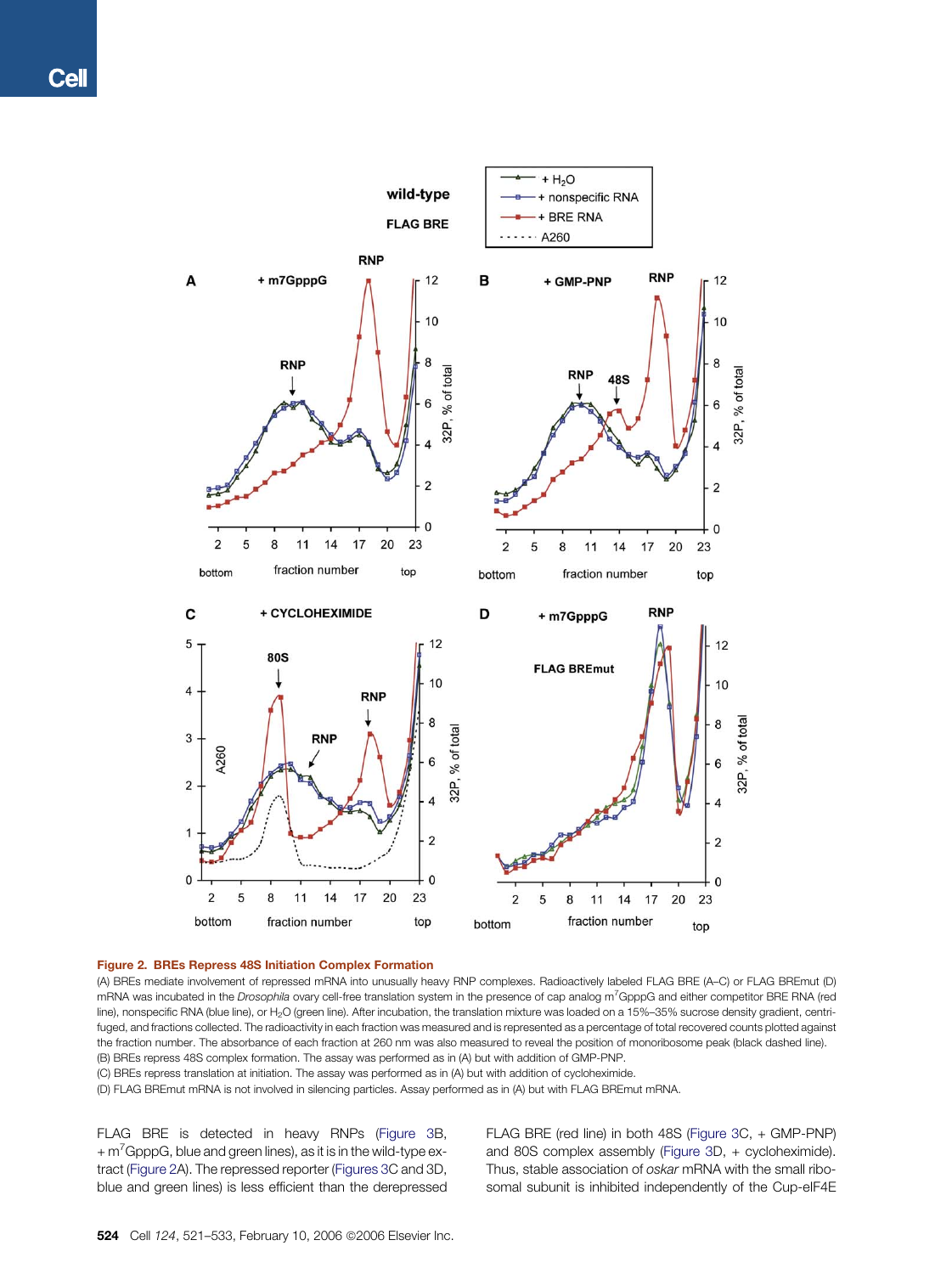<span id="page-4-0"></span>

Figure 3. BREs Can Repress Association of oskar with the Small Ribosomal Subunit in the Absence of Cup-eIF4E Interaction (A) Increasing amounts of competitor BRE-containing RNA or nonspecific RNA were added to the  $cup^{2272}$  Drosophila ovary cell-free translation system primed with luc BRE or luc BREmut mRNA. The assay was performed as in [Figure 1](#page-1-0)C but in cup<sup>4212</sup> extract instead of wild-type extract. (B) BREs repress translation at initiation even in the absence of Cup-eIF4E interaction. The assay was performed as in [Figure 2A](#page-3-0) but in  $cup^{2212}$  extract instead of wild-type extract.

(C) BREs repress 48S complex formation even in the absence of Cup-eIF4E interaction. The assay was performed as in (A) but with addition of GMP-PNP. (D) BREs mediate assembly of mRNA into unusually heavy RNP complexes even in the absence of Cup-eIF4E interaction. The assay was performed as in (B) but with addition of cycloheximide.

The error bars show standard deviation.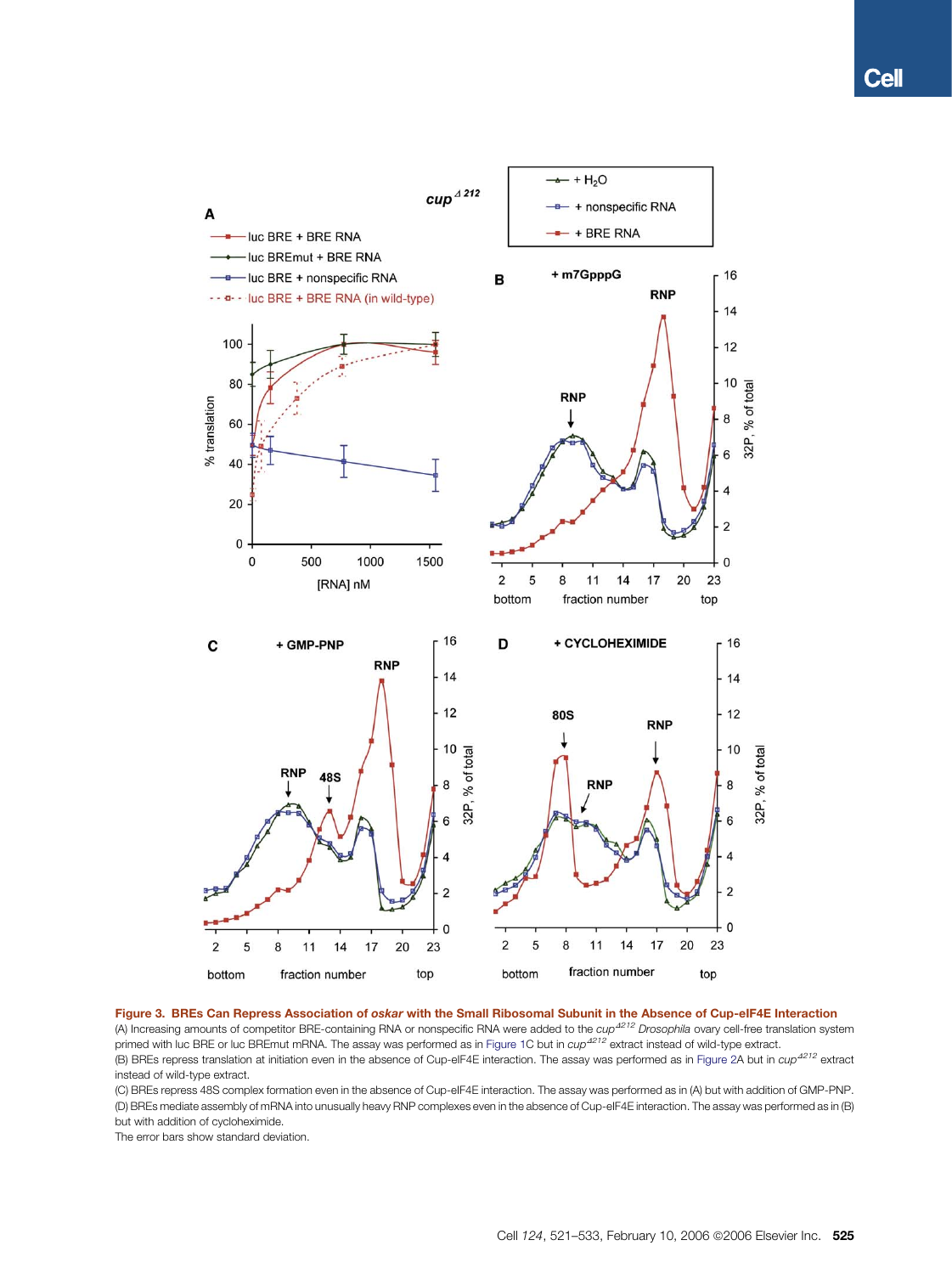<span id="page-5-0"></span>

Figure 4. BREs Can Repress Translation Independently of the Cap Structure

(A) luc BRE reporter bearing either an ApppG or a m<sup>7</sup>GpppG cap was translated in cup<sup>4212</sup> Drosophila ovary cell-free system in the presence of increasing amounts of the competitor BRE RNA or nonspecific RNA. The reactions were analyzed as in [Figure 1C](#page-1-0). (B) The assay was performed as described in (A) but using wild-type extract instead of  $cup^{4212}$  extract. The error bars show standard deviation.

interaction. Likewise, the formation of heavy silencing particles is independent of the Cup-eIF4E interaction.

# A Differential Requirement for the m<sup>7</sup>GpppG Cap in the Two Mechanisms of BRE-Mediated Translational Repression

To further investigate the Cup-eIF4E-independent repression mechanism, we analyzed its dependence on a m<sup>7</sup>GpppG cap. We assessed translational repression of a luc BRE mRNA bearing at its 5' end an ApppG structure, a cap analog that fails to bind eIF4E. As expected, luc BRE mRNA bearing an ApppG cap (Appp-luc BRE) is translated about 10 times less efficiently than luc BRE bearing the canonical m<sup>7</sup>GpppG cap (data not shown). Interestingly, in  $cup^{4212}$  ovary extract, Appp-luc BRE and m<sup>7</sup>Gppp-luc BRE are derepressed by addition of competitor BRE RNA, with almost identical response curves (Figure 4A, compare solid and dashed red lines). We therefore conclude that this Cup-eIF4E-independent repression mechanism also functions independently of the physiological cap structure. This Cup-eIF4E-independent mechanism can explain the observation of [Lie and Macdonald \(1999\)](#page-11-0) that BRE-mediated repression occurs even in the presence of saturating amounts of  $m^7$ GpppG sequestering eIF4E.

Importantly, in wild-type extract, in addition to effecting repression via a Cup-eIF4E- and cap-independent mechanism, BREs also exert their repressive effect via a second mechanism that requires interaction of Cup and eIF4E (see Figure 4). To test the requirement of a cap for the CupeIF4E-dependent mechanism, we compared translational repression of m<sup>7</sup>Gppp-luc BRE and Appp-luc BRE RNAs in wild-type ovary extract. Interestingly, the degree of translational derepression achieved by addition of BRE competitor is significantly greater for m<sup>7</sup>Gppp-luc BRE mRNA than for Appp-luc BRE mRNA in wild-type extract (Figure 4B, compare dashed with solid red line). As predicted, the second, Cup-eIF4E-dependent repression mechanism requires a m<sup>7</sup>GpppG cap. Taken together, our results show there are at least two separate mechanisms underlying BREdependent translational repression: one is cap- and CupeIF4E-dependent and the other is cap- and Cup-eIF4Eindependent.

# Bruno-Dependent mRNA Oligomerization into Silencing Particles

The unusually large size of the oskar silencing particles led us to hypothesize that such particles might be formed by the association of several mRNA molecules. To test this possibility, we tagged the FLAG BRE reporter with the boxB RNA sequence tag, which binds λN peptide, and primed ovarian in vitro translation reactions with a mixture of radiolabeled FLAG BRE and FLAG BRE boxB-tagged mRNAs. We then isolated the complexes formed on FLAG BRE-boxB mRNA by binding to a  $\lambda$ N-GST fusion protein (GRNA chromatography, [Czaplinski et al., 2005](#page-11-0)). RNAs contained in the complexes were separated on a denaturing polyacrylamide gel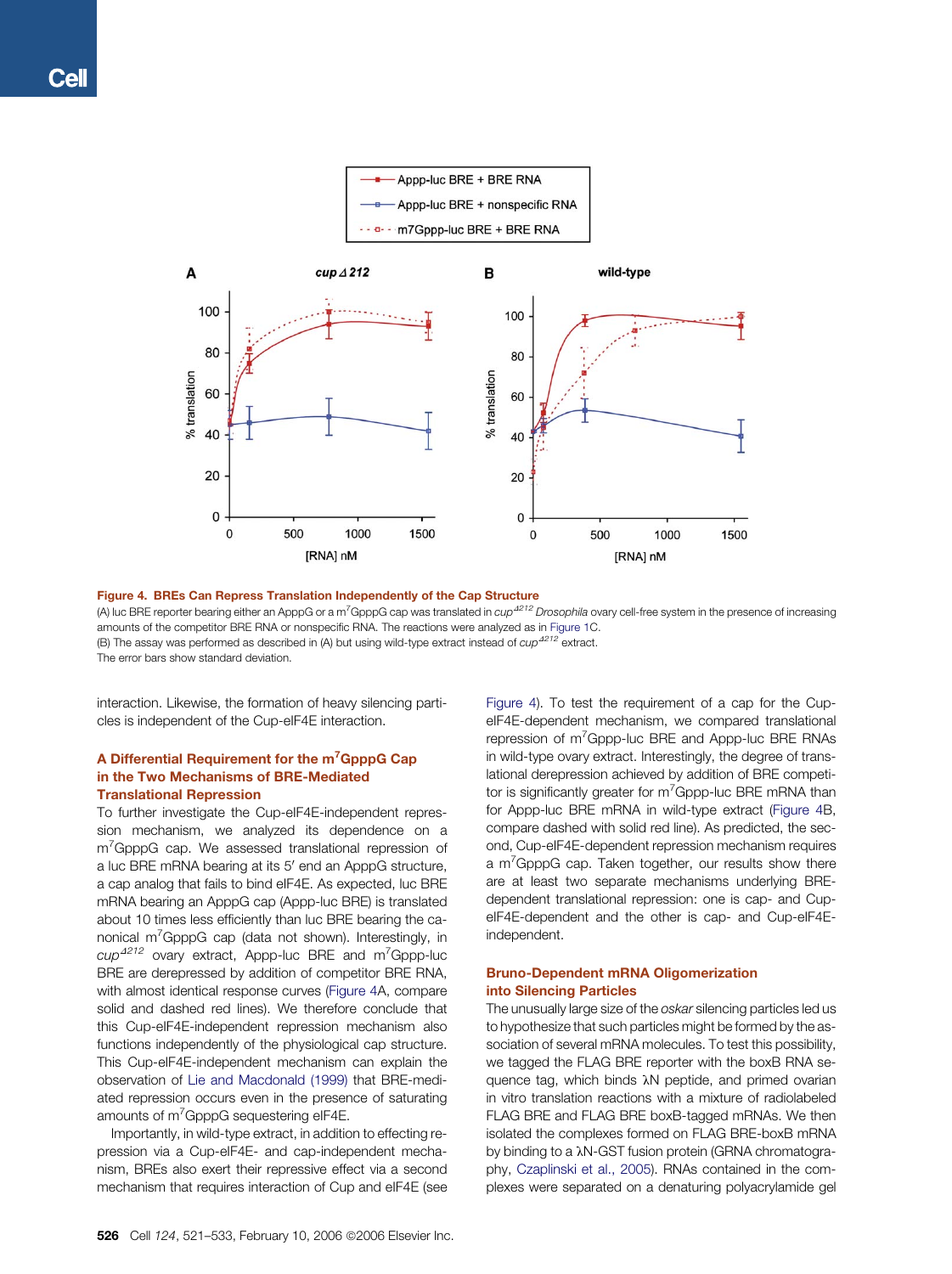## <span id="page-6-0"></span>A



#### Figure 5. Repressed Complexes Contain RNA Multimers

(A) A mixture of radiolabeled FLAG BRE and FLAG BRE-boxB mRNAs was translated in Drosophila ovary extract in the presence of m<sup>7</sup>GpppG cap with and without competitor BRE RNA. The complexes formed on FLAG BRE-boxB mRNA were isolated by GRNA chromatography ([Czaplinski et al., 2005](#page-11-0)), and RNAs contained in the complexes were separated on a denaturing 4% polyacrylamide gel and analyzed by autoradiography. RNA recovered from the translation reaction in the absence of BRE RNA competitor (lane 1), in the presence of nonspecific RNA (lane 2); in the presence of BRE RNA (lane 3). Lanes 4 and 5: RNA recovered from the reactions primed with FLAG BREmutboxB and FLAG BREmut, in the presence of nonspecific RNA (lane 4) or BRE RNA (lane 5). Lane 6: RNA recovered from the Drosophila embryo in vitro translation reaction primed with FLAG BRE and FLAG BRE-boxB. Nonspecific (boxBindependent) binding was estimated by GRNA chromatography of reactions primed exclusively with FLAG BRE (lane 7) or FLAG BREmut (lane 8). The amount of loaded material was normalized to the amount of recovered FLAG BREboxB (lanes 1–3 and 6) or FLAG BREmut-boxB (lanes 4 and 5). Lanes 7 and 8 contain all recovered RNA. Lanes 9–12 show RNA input: 1/5 of the total FLAG BRE-boxB and FLAG BREmutboxB added to the reactions (lanes 9 and 10, respectively); 1/30 of the total FLAG BRE and FLAG BREmut in the translation mixture (lanes 11 and 12, respectively). Here and in all subsequent figures radiolabeled RNAs are indicated with an asterisk.

(B) A mixture of radiolabeled FLAG BRE and FLAG BRE-boxB mRNAs was incubated with or without recombinant Bruno. Complexes

formed on FLAG BRE-boxB mRNA were isolated and analyzed as in (A). RNA recovered in the absence of Bruno (lane 1); upon Bruno addition (lane 2); after titration of Bruno with BRE RNA (lane 3); in the presence of BRE RNA but in the absence of Bruno (lane 4); in the presence of Bruno and nonspecific RNA (a fragment of FLAG BRE RNA upstream of the BRE sequences; lane 5). Lanes 6–9: RNA recovered from reactions primed with FLAG BRE-boxB and FLAG BREmut, without Bruno (lane 6), in the presence of Bruno (lane 7), in the presence of both Bruno and BRE RNA (lane 8), in the presence of Bruno and nonspecific RNA (lane 9). Lanes 10–13 represent analogous experiments with FLAG BREmut-boxB and FLAG BRE RNAs. Estimations of nonspecific binding (lanes 14 and 15) and normalizations are as in (A).

and analyzed by autoradiography (Figure 5A). This analysis shows that complexes formed on translationally repressed FLAG BRE-boxB mRNA also contain the untagged FLAG BRE mRNA (lanes 1 and 2). Hence, oskar silencing particles are indeed formed of mRNA oligomers. Consistent with our observation that heavy silencing particles do not form on FLAG BRE mRNA that is translationally derepressed by addition of the competitor BRE RNA ([Figure 2C](#page-3-0), + BRE RNA), no oligomerization is observed in the case of derepressed FLAG mRNA (Figure 5A, lane 3). Oligomerization of translationally repressed FLAG BRE mRNAs is specifically mediated by the BREs, as equivalent mRNAs in which the BREs were mutated (FLAG BREmut and FLAG BREmutboxB) fail to oligomerize (lanes 4 and 5). No oligomerization of FLAG BRE and FLAG BRE-boxB is observed when the mRNAs are translated in the embryo extract (lane 6), which lacks Bruno protein. The fact that FLAG BRE mRNA oligomerization is BRE-dependent in the ovary extract and was not observed in embryo extract suggests that, as is the case for translational repression, FLAG BRE mRNA oligomerization in silencing particles might be mediated by Bruno protein.

To determine if Bruno might be directly responsible for the observed oligomerization of BRE-containing mRNA in silencing particles, we tested whether purified recombinant Bruno protein causes BRE-containing RNAs to oligomerize (Figure 5B). A mixture of radiolabeled FLAG BRE and FLAG BRE-boxB mRNAs was incubated in the absence or in the presence of recombinant Bruno. Complexes formed on FLAG BRE-boxB mRNA were then isolated by GRNA chromatography and RNAs contained in the complexes analyzed by PAGE and autoradiography. While in the absence of Bruno, no untagged FLAG BRE is recovered (lane 1); upon Bruno addition, FLAG BRE is present in complexes formed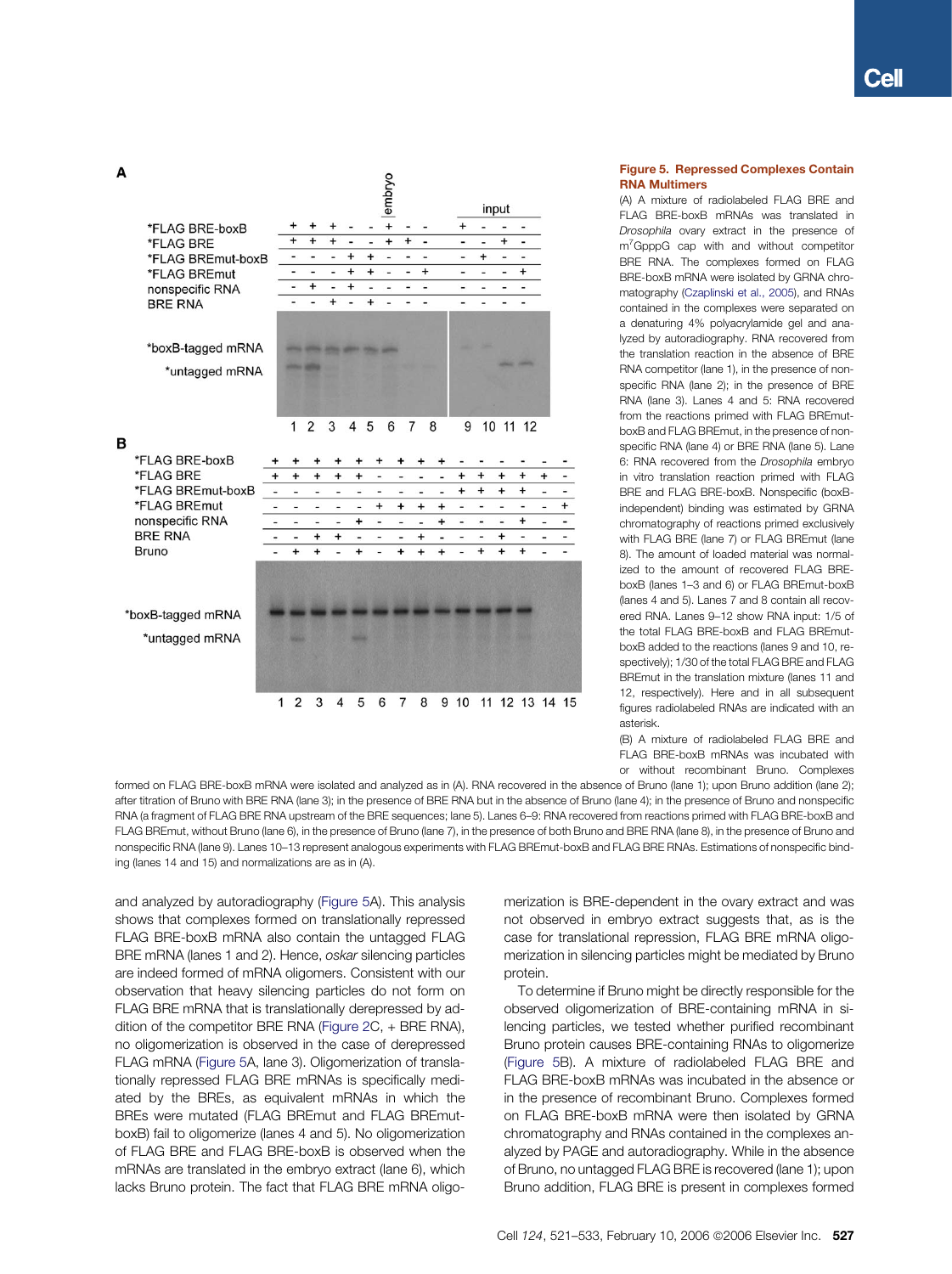on FLAG BRE-boxB (lane 2). No mRNA oligomerization is observed when Bruno is titrated by BRE RNA competitor (lane 3). Furthermore, addition of nonspecific competitor RNA does not prevent mRNA oligomerization in the presence of Bruno (lane 5). The lower recovery of FLAG BRE RNA oligomers in the presence of recombinant Bruno alone ([Figure 5B](#page-6-0), lanes 2 and 5) than in crude Drosophila ovary extract [\(Figure 5A](#page-6-0), lanes 1–3) supports the notion that additional factors present in the ovary extract might be required for a high efficiency of mRNA oligomerization. Consistent with this, the silencing particles formed in embryo extract upon addition of recombinant Bruno are not as large as those formed in ovary extract [\(Figures 2A](#page-3-0), [3B](#page-4-0), and [S2](#page-11-0)C).

To simultaneously confirm both the Bruno dependence and the RNA specificity of FLAG-BRE oligomerization, we tested the ability of Bruno to oligomerize FLAG BREmut and FLAG BREmut-boxB, RNAs containing mutated BREs to which Bruno does not bind efficiently [\(Kim-Ha et al.,](#page-11-0) [1995](#page-11-0)). Consistent with our previous results, minimal complex formation is observed when one of the interacting RNAs, either FLAG BRE or FLAG BRE-boxB, is substituted with the mutated version, FLAG BREmut or FLAG BREmutboxB ([Figure 5](#page-6-0)B, lanes 6–13). Hence, the oligomerizing effect of Bruno on BRE-containing RNA is both direct and specific.

To confirm that mRNA oligomerization occurs specifically in the silencing particles, we fractionated translation mixtures by centrifugation in sucrose density gradients, isolated silencing particles by GRNA chromatography (see [Figure 2](#page-3-0)A, fraction 9–11), and analyzed their RNA content as described above. Indeed, oligomerization is highly efficient in the silencing particles ([Figure 6A](#page-8-0), lane 4), contrary to the low efficiency of oligomerization ([Figure 6A](#page-8-0), lane 5) in the light RNP peak (see [Figure 2](#page-3-0)A, fractions 17–19). No significant oligomerization is observed when Bruno is depleted by addition of BRE RNA or when mutated reporters (FLAG BREmut and FLAG BREmut-boxB) are used (lanes 6–9). Interestingly, the trace amounts of oligomerization of depressed mRNA that can be detected upon long exposure are restricted to fractions 9–11 ([Figure 6](#page-8-0)A, lanes 6 and 8, and data not shown), suggesting a causal link between mRNA oligomerization and the large size of RNP particles formed by the oligomerized mRNAs.

#### Silencing Particles Contain Bruno, Cup, and Me31B

To characterize the protein content of the silencing particles, we primed the ovary cell-free system with FLAG BRE-boxB mRNA, in the presence or absence of excess BRE RNA, fractionated the mixtures on sucrose density gradients, and recovered RNA and associated proteins by GRNA chromatography for further analysis. Western blotting revealed that Bruno protein is selectively associated with the repressed mRNA and is present both in silencing particles and in the lighter RNP peak ([Figure 6](#page-8-0)B, lanes 1 and 2). Therefore, the lighter RNP peak (fractions 17–19) might represent an intermediate complex in silencing particle assembly, in which mRNA is bound to Bruno but not yet oligomerized.

Cup is detected only in the heavy but not in the lighter RNP peak of the repressed mRNA [\(Figure 6](#page-8-0)B, lane 1), suggesting that silencing particles may also play a role in Cup-dependent repression. The fact that Bruno does not recruit Cup in the lighter RNP peak suggests that effectors may exist that regulate this interaction and cause RNP transition to silencing particles.

Me31B, which has been implicated in translational regulation of oskar mRNA during early oogenesis ([Nakamura et al.,](#page-11-0) [2001\)](#page-11-0) and is a homolog of the S. cerevisiae P body component and translational repressor Dhh1p ([Coller and Parker,](#page-11-0) [2005\)](#page-11-0), is also associated exclusively with the repressed mRNA and is detected in both the light and heavy RNP peaks ([Figure 6B](#page-8-0), lanes 1 and 2). Taken together, these data show that all three oskar translational repressors, Bruno, Cup, and Me31B are specifically associated with the repressed mRNA.

# **DISCUSSION**

Tight restriction of Oskar protein to the posterior pole of the Drosophila oocyte is crucial for development of the future embryo and is largely achieved by posterior localization of oskar mRNA and its translational inhibition prior to localization. Our molecular analysis of oskar mRNA translational repression and of the relative roles of Bruno and Cup in this process has demonstrated the existence of two distinct modes of repression by Bruno and their mechanistic basis. We have demonstrated directly the mechanism hypothesized for Bruno/Cup function, whereby cap-dependent 43S complex recruitment is inhibited [\(Wilhelm et al., 2003;](#page-12-0) [Nakamura et al., 2004\)](#page-12-0). We have also discovered that Bruno exerts its function through a second mechanism that does not require functional Cup and its interaction with eIF4E. This mode of repression involves Bruno-dependent oskar mRNA oligomerization and assembly into silencing particles, unusually large RNPs in which oskar remains inaccessible to the translation machinery.

#### Bruno Is a Dual Regulator of oskar Translation

Our analysis of ribosomal complexes assembled on oskar reporter mRNA in vitro revealed that 48S initiation complex formation is inhibited both in the presence and in the absence of Cup-eIF4E interaction. This result is compatible with either of two possible mechanisms: (1) inhibition of small ribosomal subunit recruitment and (2) blocking of the following step scanning of the 5'UTR by the small ribosomal subunit. Indeed, such scanning complexes in which the 43S subunit moves along the mRNA searching for the initiation codon are not stable and can easily dissociate during centrifugation in the sucrose density gradient ([Pestova et al., 1998; Beck](#page-11-0)[mann et al., 2005\)](#page-11-0). Therefore, as with a failure in recruitment of the small ribosomal subunit, interfering with scanning would also result in a reduction of the 48S peak.

The first of the two oskar repression mechanisms requires the interaction of Cup and eIF4E. This Cup-dependent repression process also requires a m<sup>7</sup>GpppN cap on the mRNA [\(Figure 4\)](#page-5-0). As binding of the small ribosomal subunit represents the cap-dependent step in translation initiation, our results provide a direct demonstration of the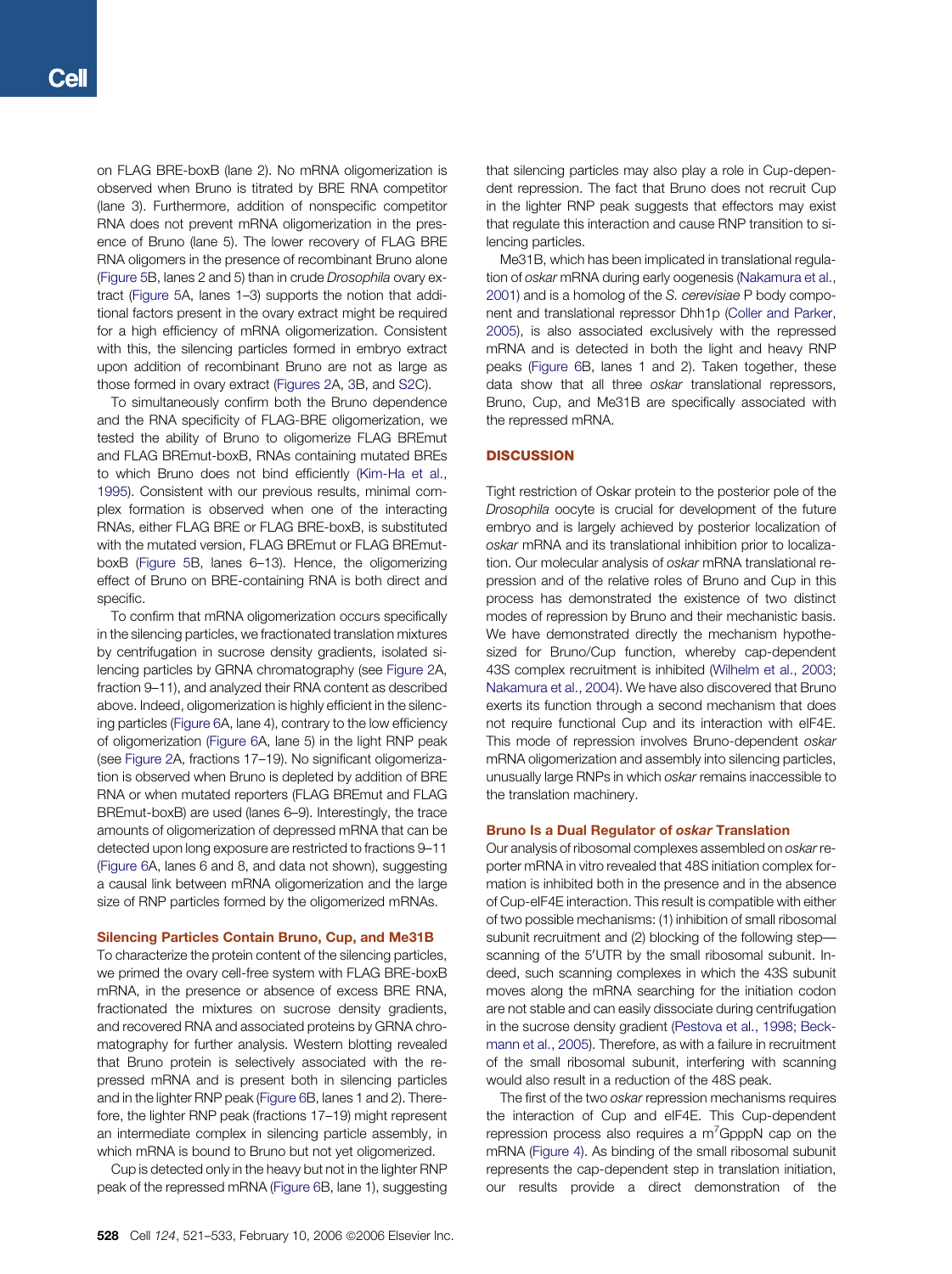<span id="page-8-0"></span>

## Figure 6. oskar Silencing Particles Are Composed of mRNA Oligomers and Contain Bruno, Cup, and Me31B

(A) mRNA oligomerization is specific to silencing particles. Lanes 1–3: RNAs and experimental procedure as in [Figure 5](#page-6-0)A, lanes 2–4. Lanes 4–9: reactions shown in lanes 1–3 were fractionated by centrifugation in sucrose density gradients (as in [Figure 2](#page-3-0)), and complexes assembled on boxB-tagged RNA were isolated from fractions 9–11 and fractions 17–19 by GRNA chromatography. RNA content was analyzed as in [Figure 5A](#page-6-0). Lanes 4 and 5 contain RNAs from a reaction assembled in the presence of nonspecific RNA and recovered from fractions 9–11 (lane 4) and 17–19 (lane 5). Lanes 6 and 7: RNAs from a reaction assembled in the presence of BRE RNA and recovered from fractions 9–11 (lane 6) and 17–19 (lane 7). Lanes 8 and 9: analogous fractionation of reactions containing FLAG BREmut and FLAG BREmut-boxB RNAs. Lanes 10–12: 1/3 of total RNA present in the translation reactions shown in lanes 1–3, prior to GRNA chromatography. All lanes show same gel, with the pairs of lanes 4 and 5, 6 and 7, and 8 and 9 flipped to show heavy and light fractions on left and right, respectively. Lanes 1–3 and 10–12 are shorter exposures of the same gel.

(B) Protein composition of the silencing particles. Radiolabeled FLAG BRE-boxB or FLAG BREmut-boxB mRNA was translated in Drosophila ovary extract in the presence of cycloheximide, with or without competitor BRE RNA. The reactions were fractionated on sucrose density gradients as in (A), and complexes were isolated by GRNA chromatography and processed for Western blot analysis of Bruno, Cup, and Me31B. Lanes 1–6 correspond to lanes 4–9 in (A), with the exception that no untagged mRNA was included in the reactions. The amount of loaded material was normalized to the amount of recovered FLAG BRE-boxB or FLAG BREmut-boxB mRNA. As in (A), the pairs of lanes 1 and 2, 3 and 4, and 5 and 6 were flipped to show heavy and light fractions on left and right, respectively.

hypothesized mechanism for Cup regulation of oskar mRNA ([Nakamura et al., 2004](#page-11-0)): a block of cap-dependent 43S recruitment mediated by a functional interaction between Cup-eIF4E and Bruno. Interestingly, we observed that Cup recruits eIF4E to the mRNA in a cap-independent manner suggesting an unexpected role for Cup, over and beyond its role in translational repression [\(Figure S3\)](#page-11-0). Recruitment of eIF4E to oskar mRNA complexes by Cup might ensure colocalization and local enrichment of this otherwise limiting translation factor at the posterior pole, where oskar mRNA is translationally activated.

The second mechanism of oskar regulation revealed by our analysis also involves Bruno but requires neither CupelF4E interaction nor a m<sup>7</sup>GpppN cap. It is therefore unlikely that this mechanism directly interferes with cap-dependent recruitment of the 43S complex.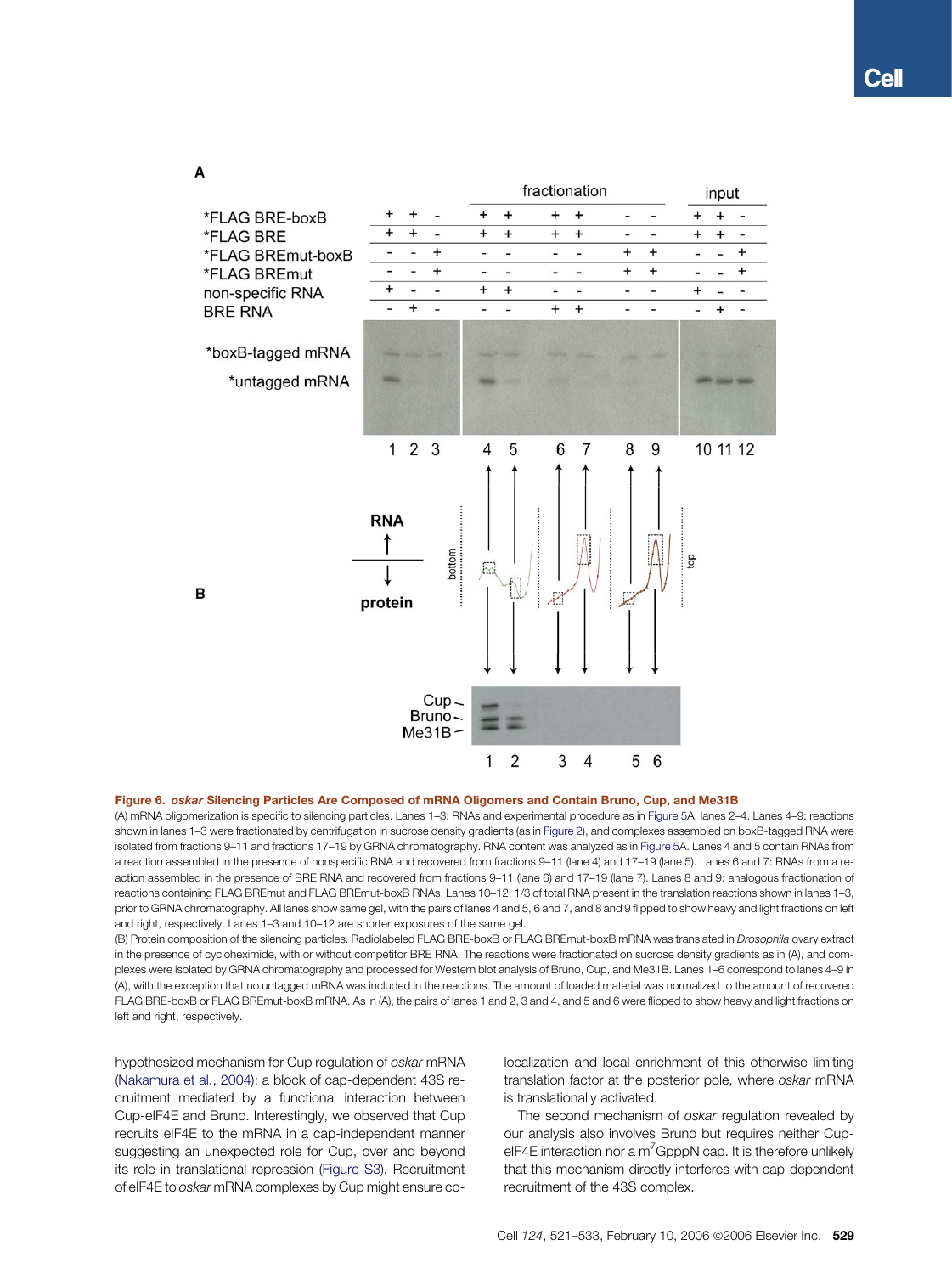# Cup-eIF4E-Independent Translational Control Involves Formation of Heavy RNPs and mRNA Oligomerization

Our analysis shows that repressed oskar reporter mRNA forms unusually heavy complexes sedimenting between the 48S and 80S peaks [\(Figures 2](#page-3-0)A–2C and [3B](#page-4-0)–3D, green and blue lines). Importantly, these complexes form in the absence of the Cup-eIF4E interaction and of ribosomal subunit binding, as revealed by their persistence upon addition of cap analog. We therefore propose that oskar mRNA is sequestered in such large RNP complexes and hence inaccessible to the 43S preinitiation complex. Consistent with such a sequestration hypothesis, the repressed mRNA is selectively protected from the degradation machinery (see [Sup](#page-11-0)[plemental Data](#page-11-0) and [Figure S4\)](#page-11-0). Interestingly, a model of ''masked'' (translationally inactive, stable) mRNAs was put forward 40 years ago ([Spirin, 1966](#page-12-0)). Masking factors were proposed to bind to mRNA and promote aggregation into higher-order condensed particles, protected from any processive events, including translation, degradation and polyadenylation/deadenylation [\(Spirin, 1994](#page-12-0)).

Our experiments reveal that assembly of oskar mRNA into RNP complexes as large as monoribosomes can occur without any involvement of the RNA with the ribosomal subunits. These findings shed an unexpected light onto the published literature, where complexes of 80S and larger can be intuitively taken as an indication of ribosomal association and translation elongation. Based on the cosedimentation of oskar mRNA with polysomes and experiments involving the polysome-disrupting agent puromycin, [Braat et al.](#page-11-0) [\(2004\)](#page-11-0) concluded that in the ovary, repressed oskar mRNA is associated with translating ribosomes. Our data challenge this conclusion, because we show directly that heavy RNPs (up to 80S in vitro) can form on oskar reporter mRNA without ribosomal subunit binding. We note that [Braat et al. \(2004\)](#page-11-0) employed experimental conditions in which more than one variable was simultaneously changed. Specifically, the Mg<sup>2+</sup> concentration, which can affect both polysome and RNP stability, differed by an order of magnitude between the puromycin-treated samples (2.5 mM  $Mg^{2+}$ ) and the cycloheximide control (25 mM  $Mg^{2+}$ ). We have repeated this experiment, altering only one variable (puromycin). When the  $Mg^{2+}$  concentration is kept constant, puromycin does not affect the heavy RNPs that were previously interpreted as being ''polysomal'' (M.C., unpublished data). We suggest that oskar mRNA is engaged in puromycin-insensitive, heavy silencing particles that are sequestered from ribosomal engagement and that cosediment with polysomes.

Remarkably, oskar silencing particles comprise not single mRNA molecules but mRNA oligomers, whose formation is dependent on the specific association of Bruno with the BREs ([Figures 5 and 6](#page-6-0)). The fact that the same components, Bruno and BREs, are responsible for both translational repression and mRNA oligomerization into silencing particles suggests a causal relationship between oligomerization and translational silencing.

The interesting finding that Cup is present in the heavy but not in the light RNP peak highlights the role of silencing particles in oskar repression. The sucrose gradient analysis of repressed complexes in  $cup^{2212}$  extract ([Figure 3\)](#page-4-0) demonstrates that Cup-4E interaction is not required for silencing particle formation. However, the fact that Cup is exclusively associated with the silencing particles but not with the light RNP peak of repressed mRNA ([Figure 6B](#page-8-0)) suggests that particle formation may contribute not only to Cup-independent repression but also to Cup-dependent repression.

# mRNA Oligomerization as Mechanism Coupling Translational Control with mRNA Localization

Consistent with our in vitro demonstration of oskar mRNA multimerization in silencing particles, it was recently demonstrated that oskar mRNA molecules can self-associate through the 3'UTR for localization to the posterior pole of the oocyte ([Hachet and Ephrussi, 2004](#page-11-0)). As oskar mRNA is translationally repressed prior to posterior localization, it is tempting to speculate that the large silencing complexes containing oskar mRNA multimers we have identified are related to oskar mRNA localization complexes. It should be noted, however, that at present, there is no evidence for a role of the translational repressor Bruno in oskar mRNA localization. It is also possible that direct intermolecular RNA-RNA interactions might contribute to oskar oligomerization, as in the case of bicoid mRNA ([Ferrandon et al., 1997; Wagner](#page-11-0) [et al., 2001\)](#page-11-0).

Our work suggests that silencing particles in Drosophila ovary extracts form by Bruno-mediated mRNA oligomerization from lower complexity precursors [\(Figure 2A](#page-3-0), fractions 17–19). Recent reports have described the presence in yeast and in mammalian cells of large particles, P bodies, from which silenced mRNAs may either return to the translating pool or be targeted for degradation ([Coller and Parker,](#page-11-0) [2005; Brengues et al., 2005](#page-11-0)). There, also, the idea has emerged of RNP particles that may aggregate from precursors into higher-order structures. In this regard, it is notable that both Cup and Me31B are present in silencing particles, as it has recently been shown that the mammalian eIF4E binding protein, 4E-T, and Dhh1p, the S. cerevisiae homolog of Me31B, are P body components [\(Ferraiuolo et al., 2005;](#page-11-0) [Teixeira et al., 2005](#page-11-0)). While the factors that promote P body aggregation in mammals and yeast are currently unknown, we have identified Bruno as a critical factor for silencing particle formation. Interestingly, our analysis shows that while Bruno is associated with the repressed mRNA both in silencing particles and lighter RNPs, Cup associates only with the mRNA in silencing particles ([Figure 6](#page-8-0)B). The fact that Bruno does not recruit Cup in the light RNP peak suggests that effectors may exist that regulate this interaction and cause RNP transition to silencing particles by addition/ modification of factors and/or conformational change. It will be interesting to further explore the relationship between silencing particles and P bodies.

The exciting finding that oskar silencing particles comprise not single mRNA molecules, but mRNA multimers, suggests a mode of mRNA translational control that seems particularly suited to coupling of translational repression with mRNA transport within the cell. Such a repression mechanism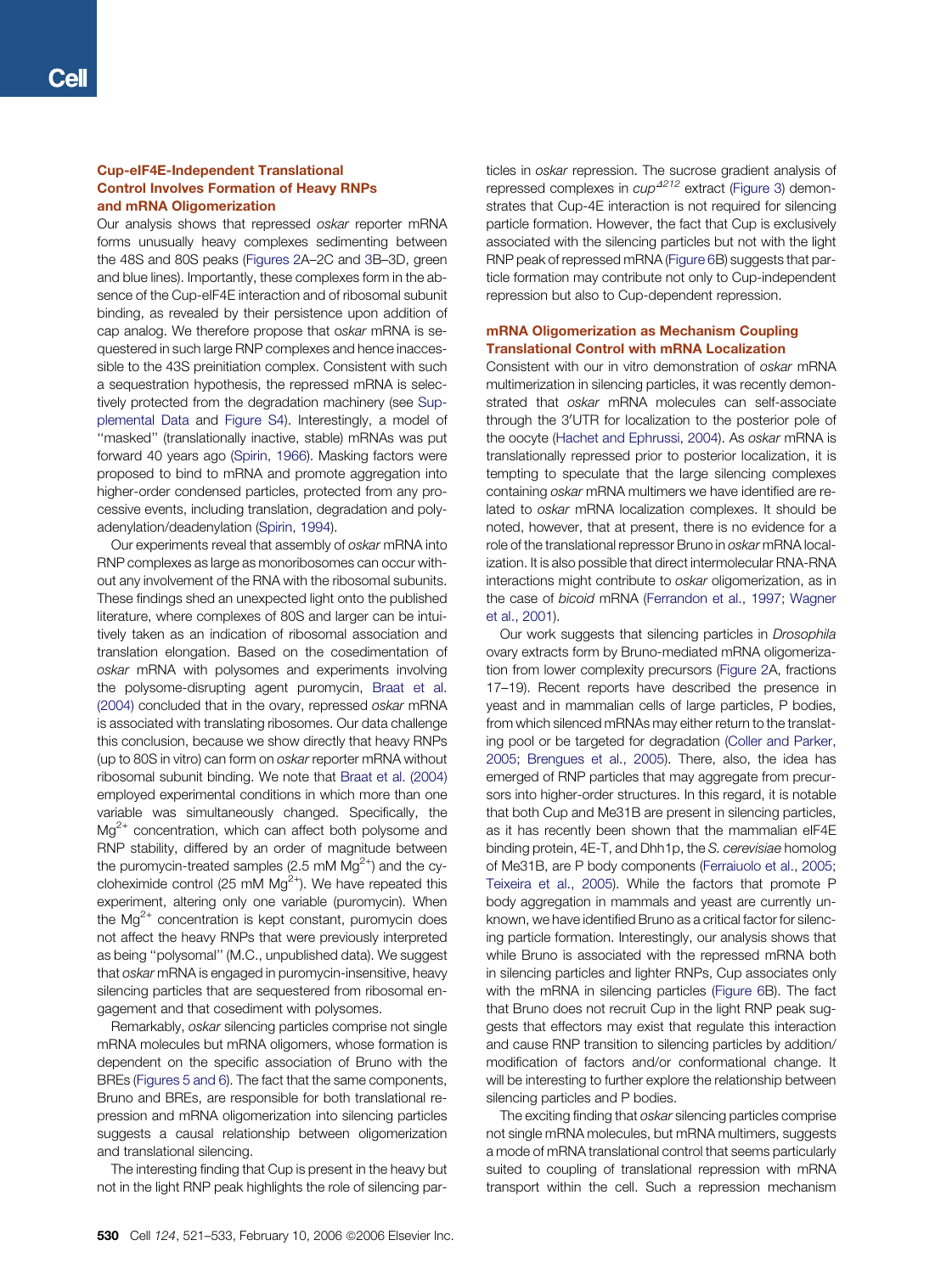would also allow coordinate repression of multiple oskar mRNAs, as well as coordinate derepression of the mRNAs within the silencing mRNP, upon its localization at the oocyte posterior pole. The particles could in principle contain other RNAs regulated and assembled into RNPs by common components. It will be interesting to determine if gurken mRNA, which is translationally repressed by Bruno (but not Cup) and colocalizes with oskar mRNA during the early stages of oogenesis, is coassembled with oskar mRNA in silencing particles.

#### EXPERIMENTAL PROCEDURES

#### Plasmids

luc BRE, luc BREmut, FLAG BRE, FLAG BREmut, FLAG BRE-boxB, and FLAG BREmut-boxB were created in several steps. A BglII-BclI fragment containing the AB BRE region (EcoRI-Dral fragment) of the oskar 3'UTR was generated by PCR and cloned into pCRII-TOPO. This plasmid was digested with BglII and BclI, and one or two copies of the BRE region were cloned into the BamHI site of pGEM4, yielding pGem-BRE and pGem-BRE2X. An XmaI-PstI BRE-containing fragment was excised from pGem-BRE2X and cloned into the XmaI-PstI sites of a pBluescript plasmid, adjacent to a PstI-HindIII fragment bearing a 150A sequence, generating pBluescript-BRE-150A. The BRE-150A sequence of this plasmid was the source of 3'UTR for the final luc BRE and FLAG BRE reporters. To generate the 3'UTR for the FLAG BRE-boxB construct, we cloned a fragment containing three copies of the boxB sequence [\(Baron-Benhamou et al., 2004\)](#page-11-0) between XbaI and PstI sites of pGem-BRE2X, yielding pGem-BRE-boxB. Further cloning steps for FLAG BRE-boxB were the same as for the FLAG BRE construct. To create a mutated version of the 3'UTR, we followed the same cloning strategy but used ABmut ([Kim-Ha et al., 1995](#page-11-0)) as the PCR template, generating pBluescript-BREmut-150A.

To generate pSP72-luc, we cloned the luciferase coding sequence between the XhoI and BamHI sites of pSp72. We then inserted the Xmal-KpnI BRE-150A-containing fragment of pBluescript-BRE-150A into the XmaI-KpnI site of pSP72-luc. Finally, the XhoI-HindIII luc-AB-150A-containing fragment of the resulting plasmid was subcloned into pBluescript to create luc BRE. The same strategy was used to generate luc BREmut using pBluescript-BREmut-150A as a 3'UTR source. To generate pSP72-FLAG, most of the luciferase coding sequence was released by digestion with XhoI and EcoNI and was replaced by an XhoI-EcoNI fragment containing the FLAG coding sequence. The fragment bearing the FLAG-tag sequence was generated by PCR using WTs as a template [\(Gebauer et al., 2003](#page-11-0)). Further steps in generation of FLAG BRE, including ligation of the 3'UTR and subcloning into pBluescript, were the same as for the luc BRE construct.

pETM82-Bruno, a plasmid encoding recombinant Bruno, fused to the leaderless sequence of DsbC (a subunit of protein disulfide isomerase/ disulfide oxidoreductase) and a His-tag, was generated by cloning the Bruno coding sequence between the NcoI and KpnI sites of the pETM82 vector (G. Stier, EMBL).

#### In Vitro Transcription and Translation

All mRNAs, luc BRE, luc BREmut, FLAG BRE, FLAG BREmut, FLAG BRE-boxB, and FLAG BREmut-boxB, were generated using a T3 Maxiscript in vitro transcription kit (Ambion 1316). The plasmids were linearized using HindIII. Either m<sup>7</sup>GpppG or ApppG was added to the reaction (3.5 mM final). To prepare radiolabeled FLAG BRE and FLAG BRE-B mRNAs for sucrose density gradient analysis, we supplemented the in vitro transcription reaction with 3.75  $\mu$ M  $^{32}$ P-UTP (~800 Ci/mmol, 20 mCi/ml, Amersham, PB20383-1MCI). For GRNA chromatography experiments, in which both FLAG BRE and FLAG BRE-boxB mRNAs were used to prime cell-free translation, FLAG BRE mRNA was radiolabeled by

addition of 11.25  $\mu$ M <sup>32</sup>P-UTP (~800 Ci/mmol, 20mCi/ml, Amersham PB20383-1MCI) to the in vitro transcription reaction.

Competitor BRE-containing RNA (BRE RNA) was produced by transcription of pGem-BRE after linearization by XbaI, using an SP6 Megascript in vitro transcription kit (Ambion 1330). Nonspecific RNA of a size similar to BRE RNA was generated by in vitro transcription (T3 Megascript, Ambion 1338) of FLAG BRE linearized using BamHI. All RNAs were purified using an RNeasy Mini kit (Qiagen 74104).

Preparation of Drosophila ovary and embryo extracts and in vitro translation assays were performed as previously described [\(Gebauer et al.,](#page-11-0) [1999; Castagnetti et al., 2000\)](#page-11-0). Translation reactions contained 1.5 nM exogenous mRNA, except in the case of CAT mRNA, which was used at a concentration of 0.3 nM. Unless otherwise stated, BRE RNA and nonspecific RNA were used at a concentration of 800 nM, and Bruno at a concentration of 150 nM. Recombinant Bruno was produced in E. coli by A. De Marco in the EMBL Protein Purification Facility (details available upon request).

#### Sucrose Density Gradient Analysis

For analysis of the translation complexes assembled on radiolabeled FLAG BRE RNA, cell-free translation was performed in a volume of 15 µl and incubated at 25°C for 30 min. Reactions contained cycloheximide (2 mM) and where indicated, GMP-PNP (2 mM) or m<sup>7</sup>GpppG (1 mM).  $Mg(OAc)_2$  (2 mM) was supplemented to reactions containing GMP-PNP. Following incubation, translation mixtures were cooled on ice, clarified by centrifugation at 10,000  $\times$  g for 15 min at 4°C and loaded on a 15%–35% sucrose gradient (24 mM HEPES [pH 7.4], 3 mM Mg(OAc)<sub>2</sub>, 100 mM KOAc, 2 mM DTT). Centrifugation was performed at 45,000 rpm 4ºC in a SW-60 rotor; the run time was 3 hr, 15 min for ovary translation system and 15 min longer for embryo translation system. Fractions of the gradient were collected manually from the top, and radioactivity in the fractions was estimated by scintillation counting.

#### mRNA Oligomerization Assay

Oligomerization of BRE-containing mRNAs was evaluated in two different assays: (1) in the Drosophila ovary cell-free translation system; (2) using purified recombinant Bruno. The cell-free translation system from Drosophila ovaries [\(Castagnetti et al., 2000](#page-11-0)) was assembled in a volume of 30  $\mu$ l in the presence of 1 mM m $^7$ GpppG and primed with the radiolabeled mRNAs: 1.2 nM FLAG BRE (or FLAG BREmut) and 0.3 nM FLAG BREboxB (or FLAG BREmut-boxB). Where indicated, BRE RNA or nonspecific RNA were added at a final concentration of 800 nM and preincubated in ovary extract for 10 min at 4ºC. The assembled in vitro translation mixture was incubated at 25ºC for 30 min, then subjected to GRNA chroma-tography. In [Figure 6](#page-8-0)A, 100 µl of the mixtures were fractionated on sucrose density gradients and selected fractions were subjected to GRNA chromatography.

The assay involving recombinant Bruno was performed in a 30 µl volume containing 25 mM Hepes-KOH (pH 7.4), 1.5 mM MgCl<sub>2</sub>, 150 mM NaCl, 0.3 µg/µl tRNA (Sigma R-5636), and 0.2 U/µl Ribonuclease Inhibitor (Promega 2515). The reaction was primed with the radiolabeled mRNAs: 1.2 nM FLAG BRE (or FLAG BREmut) and 0.3 nM FLAG BREboxB (or FLAG BREmut-boxB) and incubated for 30 min at 25ºC prior to GRNA chromatography. Where indicated, 150 nM recombinant Bruno was added to the reaction; competitor RNAs (BRE RNA and nonspecific RNA) were used at a concentration of 1.5  $\mu$ M.

#### GRNA Chromatography

Complexes formed on FLAG BRE-B mRNA were purified according to a protocol developed by [Czaplinski et al. \(2005\)](#page-11-0), with modifications. The protocol is based on the protein-RNA tethering approach using bacteriophage  $\lambda$  antiterminator protein ( $\lambda$ N) and its specific RNA binding site, boxB ([Baron-Benhamou et al., 2004](#page-11-0)). Per 100 µg of GST- $\lambda$ N fusion peptide ([Czaplinski et al., 2005](#page-11-0)), 40 µl of a 50% slurry of Glutathione-Sepharose 4B (Amersham, 17075601) in binding buffer (BB: 20 mM TRIS-HCl [pH 7.5], 200 mM NaCl, 1.5 mM MgCl<sub>2</sub>, 9% Glycerol, 0.05% NP-40, 12 µg/ml heparin) were incubated on an orbital rocker for 1 hr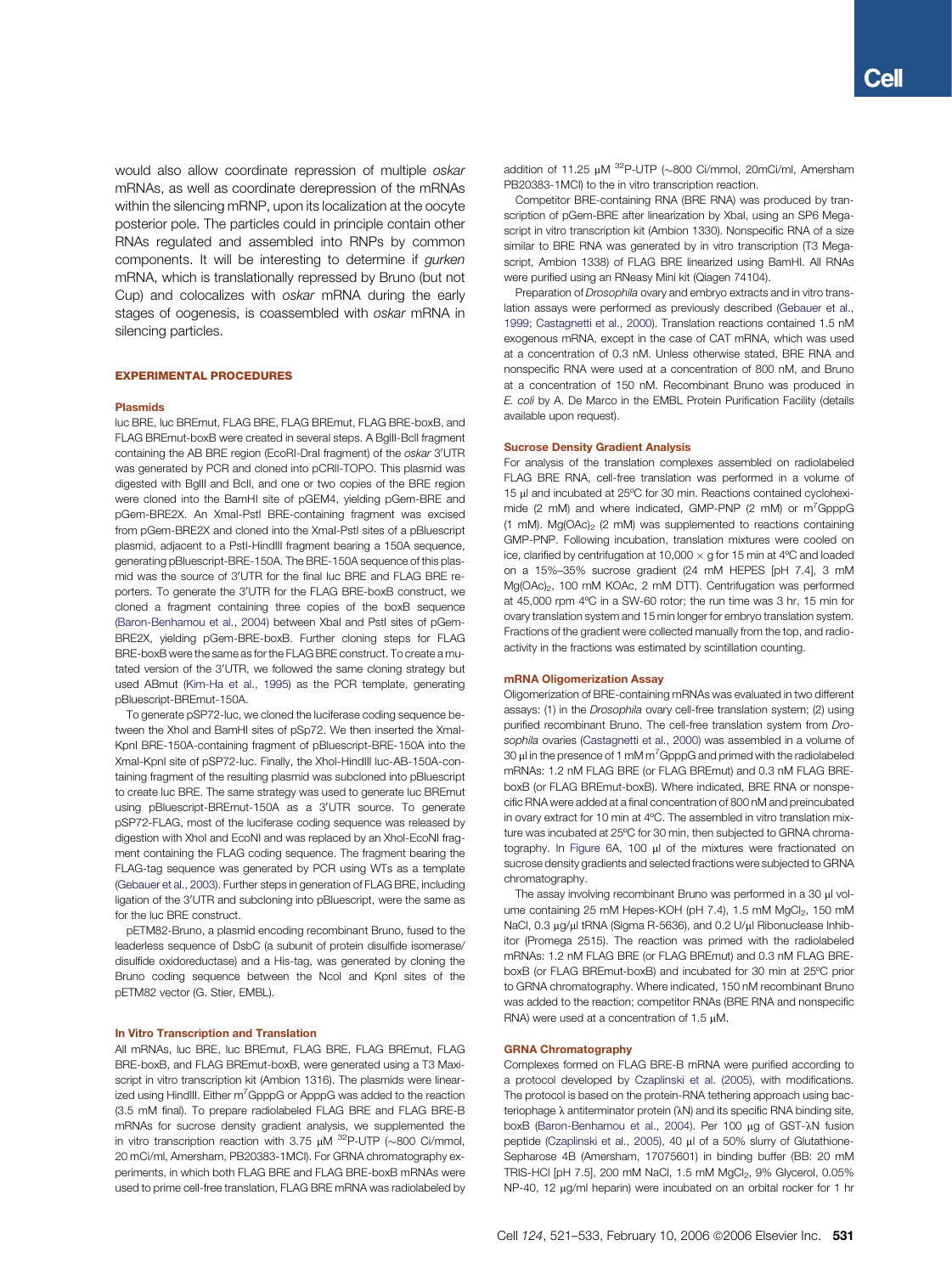<span id="page-11-0"></span>at 4°C. To remove the unbound GST-XN, Glutathione-Sepharose beads were washed twice in 1 ml of BB and incubated in a reaction mixture primed with the boxB-containing mRNA diluted with BB 1:10 or in the sucrose gradient fractions diluted with BB 1:1. For analysis of RNA content in total extract or in sucrose gradient fractions, we used 30 or 100 µl of translation mix, respectively. For Western blot analysis of total extract or sucrose gradient fractions, we used 200 µl or 1ml of translation mix, respectively. Sixty micrograms of GST- $\lambda$ N protein were used per one hundred microliters of translation mixture. After 1 hr of incubation at 4ºC on an orbital rocker, Glutathione-Sepharose beads were washed three times in 1 ml of BB. For RNA isolation, samples were treated with 20  $\mu$ q of proteinase K in 100 µl 1% SDS 10mM EDTA for 30 min at 30°C, with shaking. After a short spin, the supernatant was collected and extracted with Trizol LS Reagent (Invitrogen 10296028). The isolated RNAs were separated on a 4% polyacrylamide gel containing 7 M Urea and analyzed by autoradiography. For Western blotting, the RNP complexes bound to Glutathione-Sepharose were treated with 0.1  $\mu$ g RNase A in 40  $\mu$ l BB for 30 min at 30ºC, with shaking. Proteins in the supernatant were separated on a 10% Laemmli gel and the Western blot probed using anti-Bruno, anti-Cup, anti-Me31B, and anti-eIF4E antibody.

#### Supplemental Data

Supplemental data include four figures, Supplemental Results and Discussion, and Supplemental References and can be found with this article online at <http://www.cell.com/cgi/content/full/124/3/521/DC1/>.

#### ACKNOWLEDGMENTS

We thank Paul Macdonald for the ABmut plasmid, Akira Nakamura for  $cup^{4212}$  flies and anti-Cup and anti-Me31B antibody, and Paul Lasko and José M. Sierra for anti-eIF4E antibody. GST- $\lambda$  protein was generously provided by Kevin Czaplinski and Ulrike Bauer. We thank Ario de Marco for recombinant Bruno purification and Claudia Strein for sharing her results on optimization of the GRNA chromatography assay. We are particularly grateful to Karsten Beckmann for discussions and suggestions during the course of this work. We thank Alexander S. Spirin and members of the Ephrussi lab for comments on the manuscript. We are grateful to Anna Cyrklaff for help with fly dissection. M.C. was supported by a predoctoral fellowship from the Fondation Louis-Jeantet de Médecine.

Received: May 4, 2005 Revised: September 30, 2005 Accepted: January 25, 2006 Published: February 9, 2006

#### **REFERENCES**

Baron-Benhamou, J., Gehring, N.H., Kulozik, A.E., and Hentze, M.W. (2004). Using the  $\lambda$ N Peptide to Tether Proteins to RNAs. Methods Mol. Biol. 257, 135–154.

Beckmann, K., Grskovic, M., Gebauer, F., and Hentze, M.W. (2005). A dual inhibitory mechanism restricts msI-2 mRNA translation for dosage compensation in Drosophila. Cell 122, 529–540.

Braat, A.K., Yan, N., Arn, E., Harrison, D., and Macdonald, P.M. (2004). Localization-Dependent Oskar Protein Accumulation: Control after the Initiation of Translation. Dev. Cell 7, 125-131.

Brengues, M., Teixeira, D., and Parker, R. (2005). Movement of Eukaryotic mRNAs Between Polysomes and Cytoplasmic Processing Bodies. Science 310, 486–489.

Castagnetti, S., Hentze, M.H., Ephrussi, A., and Gebauer, F. (2000). Control of oskar mRNA translation by Bruno in a novel cell-free system from Drosophila ovaries. Development 127, 1063–1068.

Coller, J., and Parker, R. (2005). General translational repression by activators of mRNA decapping. Cell 122, 875–886.

Czaplinski, K., Kocher, T., Schelder, M., Segref, A., Wilm, M., and Mattaj, I.W. (2005). Identification of 40LoVe, a Xenopus hnRNP D Family Protein Involved in Localizing a TGF-[beta]-Related mRNA during Oogenesis. Dev. Cell 8, 505–515.

Ephrussi, A., Dickinson, L.K., and Lehmann, R. (1991). oskar organizes the germ plasm and directs localization of the posterior determinant nanos. Cell 66, 37–50.

Ephrussi, A., and Lehmann, R. (1992). Induction of germ cell formation by oskar. Nature 358, 387–392.

Ferraiuolo, M.A., Basak, S., Dostie, J., Murray, E.L., Schoenberg, D.R., and Sonenberg, N. (2005). A role for the eIF4E-binding protein 4E-T in P-body formation and mRNA decay. J. Cell Biol. 170, 913–924.

Ferrandon, D., Koch, I., Westhof, E., and Nusslein-Volhard, C. (1997). RNA-RNA interaction is required for the formation of specific bicoid mRNA 3' UTR-STAUFEN ribonucleoprotein particles. EMBO J. 16, 1751–1758.

Gebauer, F., Corona, D.F., Preiss, T., Becker, P.B., and Hentze, M.W. (1999). Translational control of dosage compensation in Drosophila by Sex-lethal: cooperative silencing via the 5' and 3' UTRs of msl-2 mRNA is independent of the poly(A) tail. EMBO J. 18, 6146–6154.

Gebauer, F., Grskovic, M., and Hentze, M.W. (2003). Drosophila sexlethal inhibits the stable association of the 40S ribosomal subunit with msl-2 mRNA. Mol. Cell 11, 1397–1404.

Gingras, A.-C., Raught, B., and Sonenberg, N. (1999). eIF4 INITIATION FACTORS: Effectors of mRNA Recruitment to Ribosomes and Regulators of Translation. Annu. Rev. Biochem. 68, 913–963.

Hachet, O., and Ephrussi, A. (2004). Splicing of oskar RNA in the nucleus is coupled to its cytoplasmic localization. Nature 428, 959–963.

Kim-Ha, J., Kerr, K., and Macdonald, P.M. (1995). Translational regulation of oskar mRNA by bruno, an ovarian RNA-binding protein, is essential. Cell 81, 403–412.

Kim-Ha, J., Smith, J.L., and Macdonald, P.M. (1991). oskar mRNA is localized to the posterior pole of the Drosophila oocyte. Cell 66, 23–35.

Kozak, M. (1978). How do eucaryotic ribosomes select initiation regions in messenger RNA? Cell 15, 1109–1123.

Kozak, M. (2002). Pushing the limits of the scanning mechanism for initiation of translation. Gene 299, 1–34.

Lee, J.H., Pestova, T.V., Shin, B.-S., Cao, C., Choi, S.K., and Dever, T.E. (2002). Initiation factor eIF5B catalyzes second GTP-dependent step in eukaryotic translation initiation. Proc. Natl. Acad. Sci. USA 99, 16689– 16694.

Lehmann, R., and Nüsslein-Volhard, C. (1986). Abdominal segmentation, pole cell formation, and embryonic polarity require the localized activity of oskar, a maternal gene in Drosophila. Cell 47, 141–152.

Lie, Y.S., and Macdonald, P.M. (1999). Translational regulation of oskar mRNA occurs independent of the cap and poly(A) tail in Drosophila ovarian extracts. Development 126, 4989–4996.

Markussen, F.-H., Michon, A.-M., Breitwieser, W., and Ephrussi, A. (1995). Translational control of oskar generates Short OSK, the isoform that induces pole plasm assembly. Development 121, 3723–3732.

Nakamura, A., Amikura, R., Hanyu, K., and Kobayashi, S. (2001). Me31B silences translation of oocyte-localizing RNAs through the formation of cytoplasmic RNP complex during Drosophila oogenesis. Development 128, 3233–3242.

Nakamura, A., Sato, K., and Hanyu-Nakamura, K. (2004). Drosophila Cup is an eIF4E binding protein that associates with Bruno and regulates oskar mRNA translation in oogenesis. Dev. Cell 6, 69–78.

Pestova, T.V., Borukhov, S.I., and Hellen, C.U. (1998). Eukaryotic ribosomes require initiation factors 1 and 1A to locate initiation codons. Nature 394, 854–859.

Preiss, T., and Hentze, M.W. (2003). Starting the protein synthesis machine: eukaryotic translation initiation. Bioessays 25, 1201–1211.